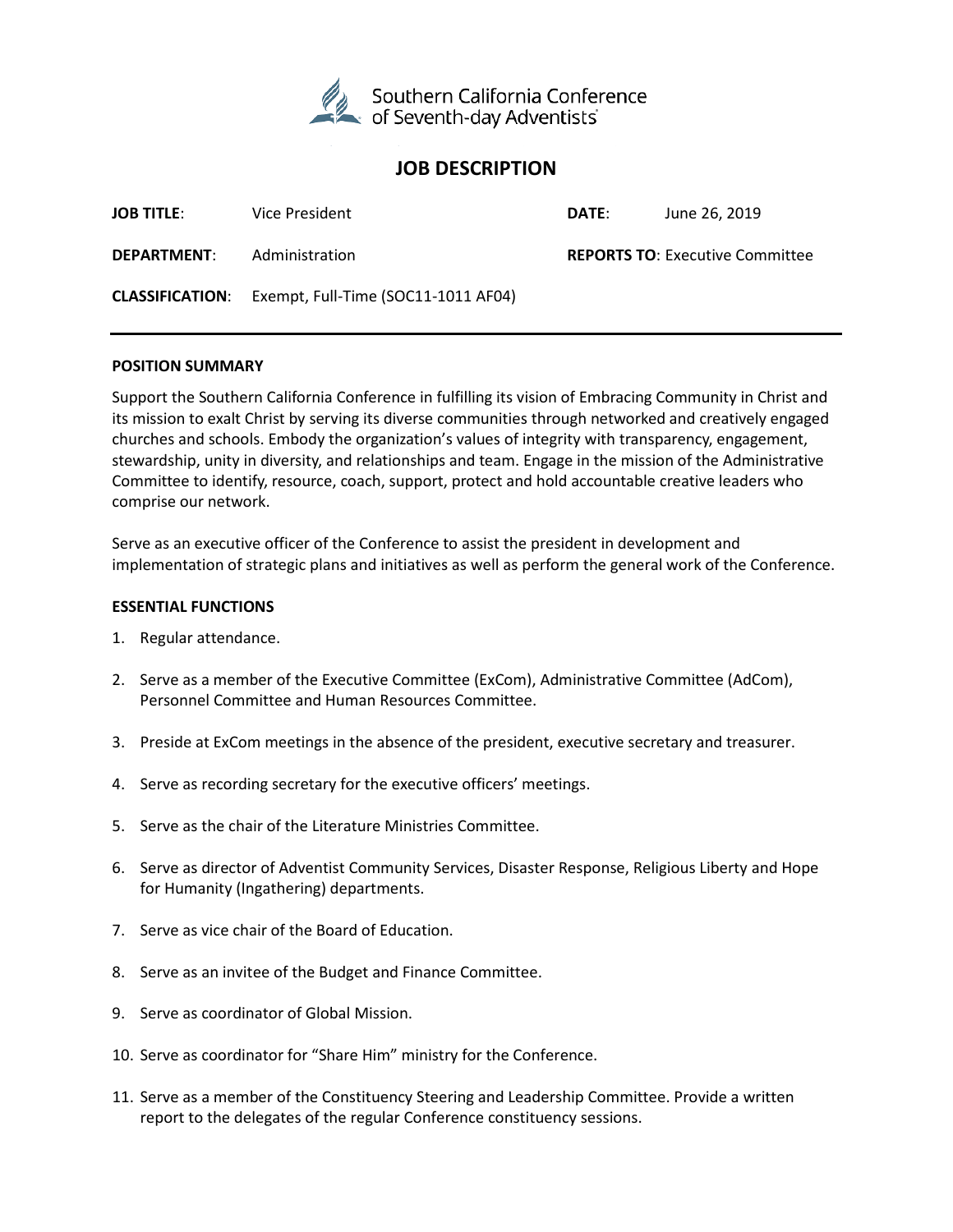- 12. Oversee all Conference-wide evangelism including the "Claim L.A." program
- 13. Supervise the preparation of letters and documents for Religious Liberty.
- 14. Supervise executive assistant, and the coordinator and assistant coordinator of Literature Ministries.
- 15. Supervise the application process for the following:
	- a. Employees' travel request for approval by AdCom.
	- b. Church health & spirituality Initiative.
	- c. Evangelism endowment for the Conference.
- 16. Work with the officers on disciplinary actions as needed.
- 17. Comply with policies and procedures of the Conference, including but not limited to those in the employee handbook and the North American Division Working Policy.
- 18. Perform other duties as assigned.

## **REQUIRED QUALIFICATIONS**

To perform this job successfully, the individual must:

- Perform each essential duty and responsibility satisfactorily, and
- Be a member of the Seventh-day Adventist Church in good standing, and
- Possess a proven track record of effective leadership, judgment, collaboration and learning, and character above reproach, and
- Meet the requirements listed below.

### **Education and Experience**

Undergraduate college degree from a recognized institution and a Master of Divinity degree from a Seventh-day Adventist institution is required. A minimum of ten (10) years of denominational, administrative and leadership experience is required.

## **Competencies**

- Adherence to the ministerial code of ethics
- Strategic-thinking skills.
- Results-oriented in leading and motivating others, and in setting goals.
- High level of emotional and social intelligence.
- Value teamwork.
- High level of accountability.
- Understanding of business and financial aspect.
- Current on significant aspects affecting the Conference.
- Problem-solving and analytical skills.
- Highly organized; able to prioritize, delegate, and oversee multiple projects and direct reports.
- Excellent communication skills and interpersonal skills.
- Build relationships and ability to relate to diverse peoples and cultures.
- Operational knowledge of the Seventh-day Adventist Church structure and policies.
- Computer literacy in Microsoft Office Suite and internet search engines.
- Discreet; able to maintain strict confidentiality of privileged information.